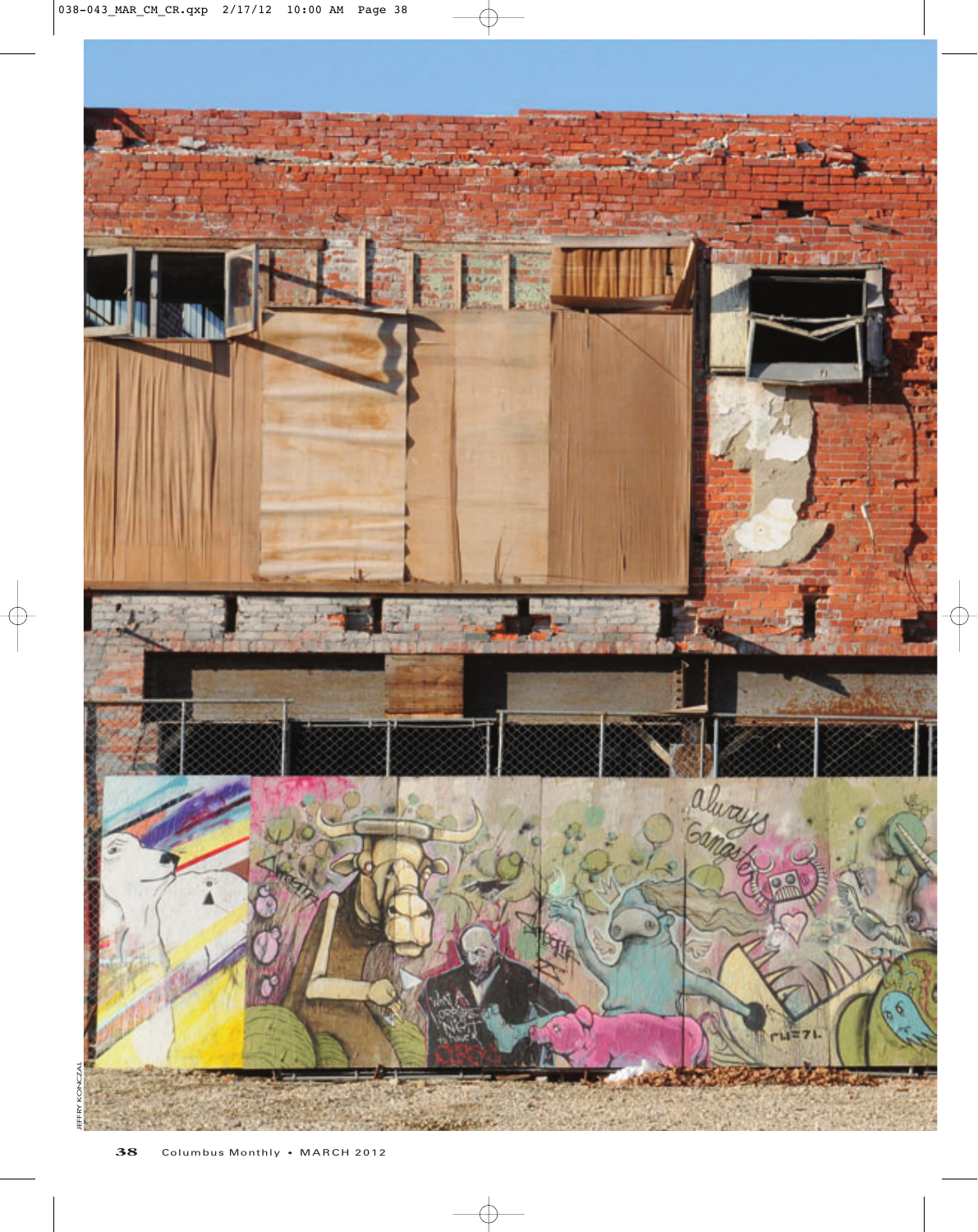*Arts collectives, city investments and a palpable buzz finally may give the long-suffering west-side neighborhood another chance.* 

by Kendra Hovey

## Pmoment

**Two faces of Franklinton on West Rich Street: The old (a building that used to house a factory) and the new (a mural created during Urban Scrawl).**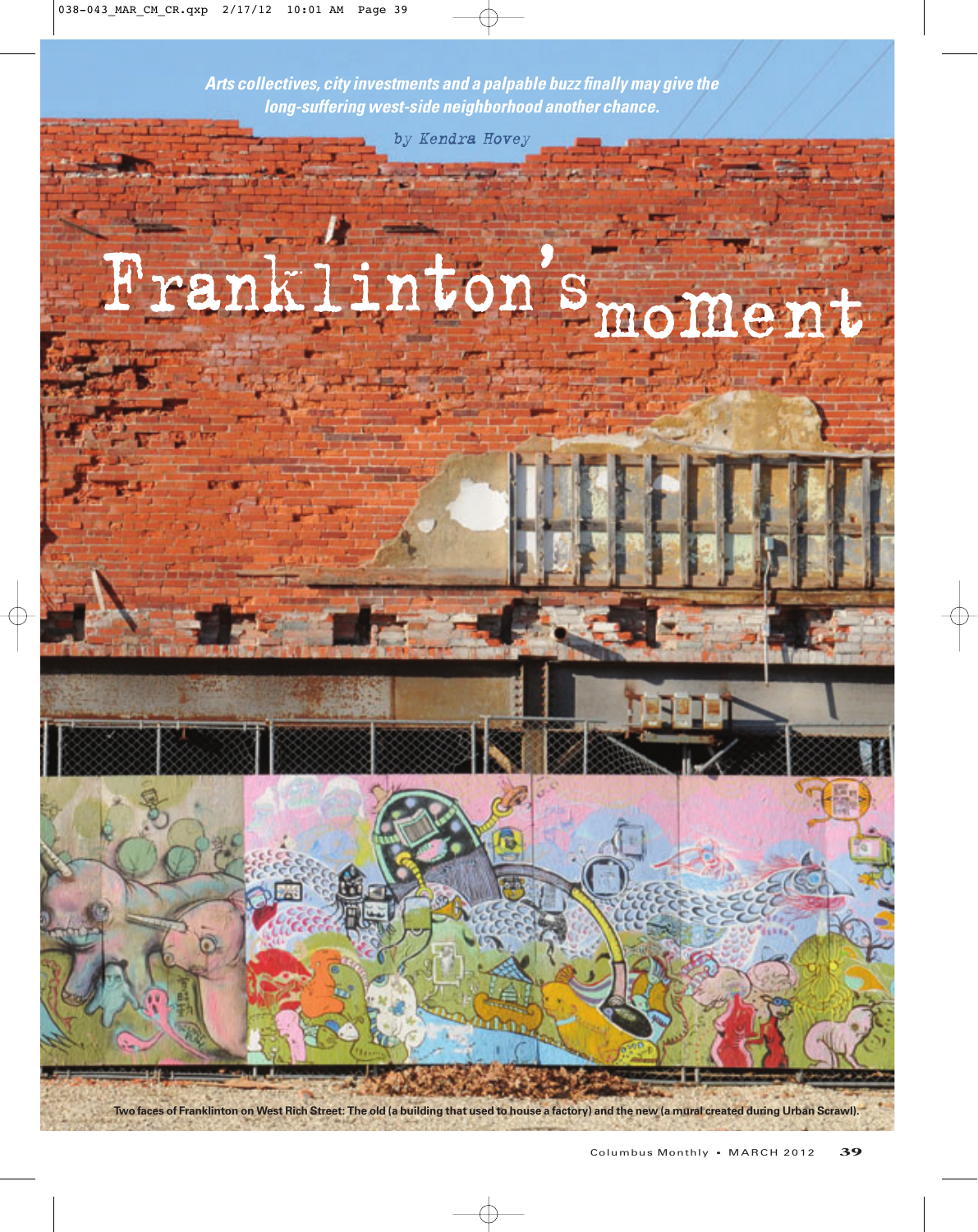

But perceptions may soon change. They may be changing already. "They are talking about us even at Polaris," reports a bemused Inwood. While shopping for a suit recently at that far north mall, her husband mentioned their neighborhood and got an unexpected response: "Franklinton. That's a cool place to live, huh?"

If "cool" is beating out "rough," "poor" and even "*where?* " when it comes to Franklinton, it could be because of art events such as the live mural painting festival Urban Scrawl. Or word might have come from one of the young professionals moving in and spearheading various ecominded, community-building projects, such as Franklinton Cycleworks and Franklinton Gardens. Or from one of the 50 or so creatives renting studio space at 400 West Rich, such as painter Sara Adrian, who reserved a space sight unseen while painting for Urban Scrawl last summer, or Chris James, who made the oversized hockey glove that hangs at Nationwide Arena, or Jurate Phillips, a German Village artist who drives three minutes to Franklinton and paints into the wee hours.

Maybe people have started to catch wind of the rumor that Wonderland, the theoretical art and entrepreneurial space, might become a reality in a Franklinton warehouse. (It is one of two potential sites, confirms Wonderland; the other is the Warehouse District, just east of downtown.) Or that restaurateur Liz Lessner has been scoping out the area around West Broad Street. (A concept called the Franklinton Tap Room is looking positive for this year, shares Lessner.) Or all this buzz could be Mayor Mike Coleman's doing. After all, he was the one who used "cool" in connection to Franklinton in last year's State of the City speech. He also praised a number of Franklinton leaders, announced a \$900,000 investment in the area's revitalization effort and laid out his vision for a creative neighborhood on the eastern side of Franklinton. "This new creative live-work district will be a healthy, sustainable community," Coleman orated. "It will be a cool, funky and, most of all, an affordable place to be." **40**<br> **40** Columbus meighbonhood. On a nice day<br>
downtown meighbonhood. On a nice day<br>
the and her presichoolor can hop on their<br>
bicycles and helia to COSI or the<br>
decolumbus Commons Net, the recommunity<br>
Sing typically a



Since last July, the city has been working on a plan for this cool, funky, affordable future, bringing to the table residents, artists, business owners and other "stakeholders," even hiring East Coast consultants from the firm Goody Clancy to help. The idea is to hit that revitalization sweet spot—attract development, but protect against gentrification. The yearlong planning process is expected to wrap up this summer. Should it meet approval, the result will be zoning and use laws appropriate for—to pull from recent strategy sessions—a walkable, bikeable, sustainable, artistic, lively, diverse, safe, gritty and, of course, cool, funky and affordable creative community with improved transit, good civic infrastructure and respect for area history and traditions.

Today's Franklinton is a working class neighborhood, about 80 percent white. Though overall rates recently have dipped, crime, particularly petty theft and prostitution, are a problem, as are vacant and neglected properties—a fatal fire in one of these killed three people, including a child, in December. Median home value (\$54,327) and median yearly income (\$16,118) are less than half the city average, yet these numbers belie the area's many solid-earning, longtime residents and homeowners.

About 87 percent of Franklinton residents live on the west side of the neighborhood. The creative district is envisioned specifically for the eastern partRt. 315 to near COSI—and, for now, signs of its future are limited to the artists who come and go from 400 West Rich and the painted murals from Urban Scrawl that add color to the muted industrial hue of long-shuttered factories, old warehouses, some stillhumming businesses and small pockets of housing. And there's also Chris Sherman, the artist who made east Franklinton his very own personal creative live-work district nearly a decade ago. In need of space and cheaper digs for both his art and his contracting business, he bought and rehabbed a warehouse "when they were lending money," as he says, "to anybody."

At the time, he knew nothing about California developer Lance Robbins, who discovered the area while visiting his daughter at Antioch College near Dayton and began buying properties with a potential creative development in mind. Sherman now is the manager and contractor for much of Robbins's six acres, including the old sanitation factory at 400 West Rich. Only one-third of the building is renovated. (As for the other two-thirds, Sherman says, "Just don't walk through that hole in the floor and you'll be fine.") The first few studios were a test. Now 55 artists work in the space. Twelve more studios, renting at \$150 to \$200 a month, are in the works, as well as new rehearsal spaces. Six bands are on the wait list. "We can't make them fast enough," says Sherman.

An artist friend of his now rents a house nearby, but in general, others have been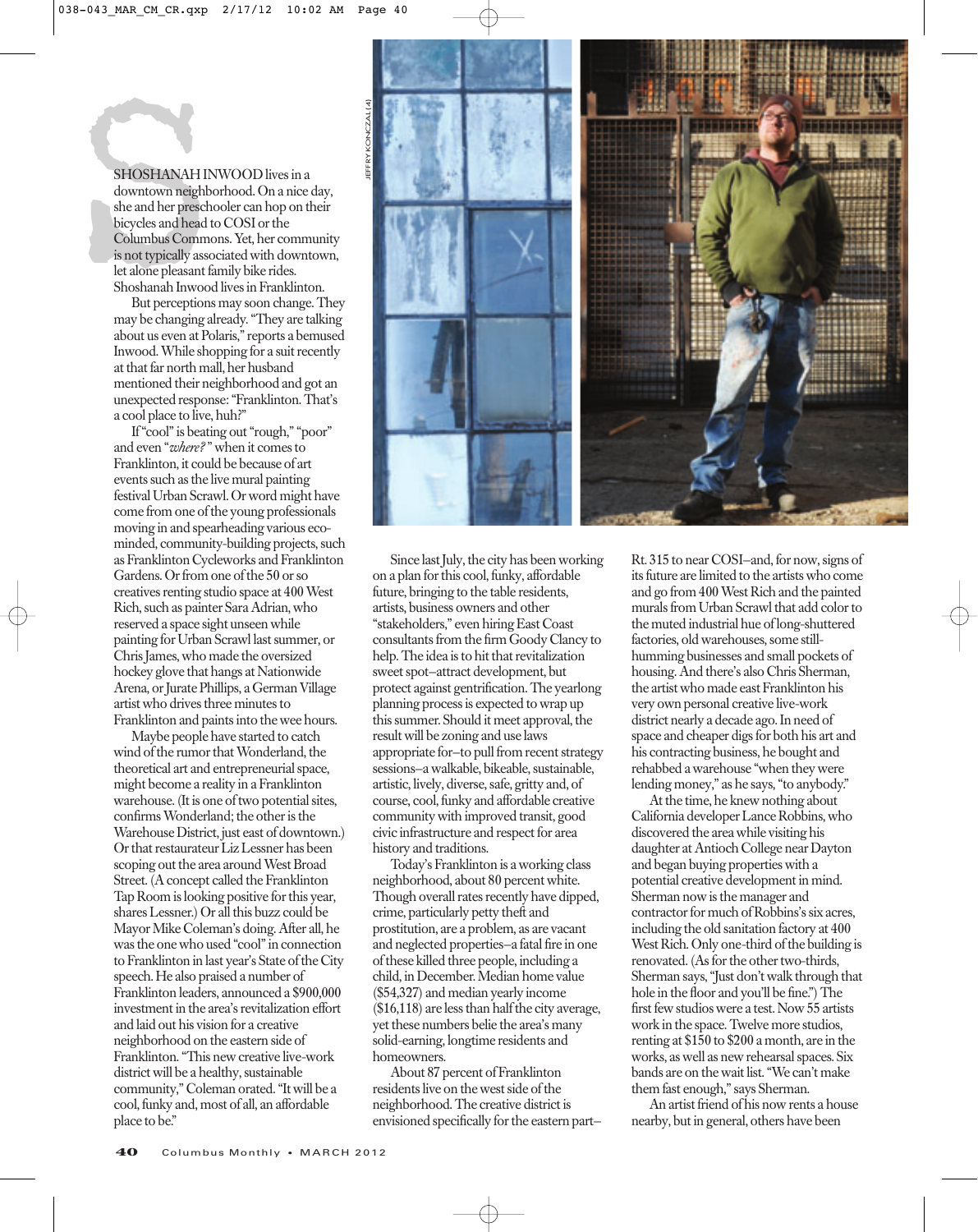





## The idea is to hit that revitalization sweet spot—attract development, but protect against gentrification.

slow to follow in Sherman's footsteps as residents. Oil painter Heather Wirth says she's ready. 400 West Rich's first tenant and now leasing agent, Wirth shares that while "it didn't happen overnight," she now feels comfortable in east Franklinton and is "anxious to purchase."

On the other side of Rt. 315, a much quieter revitalization is going on. After renting in Clintonville, Inwood and her husband, both researchers at Ohio State, bought a Franklinton home in 2008. Their first child was born the day the house closed and the second three years later. They were drawn to the area's affordability, but also its neighborly feel. "People were out," explains Inwood, "people were in the library, on their porches, kids were playing ball on the medians. It's not like the suburbs where you never see anybody." She'd heard about the high crime, but looked at the statistics and was not scared off. "A lot of it isn't violent," she says, "plus I grew up in Brooklyn." Inwood joined a neighborhood effort to beautify the area's stately medians and her husband now is president of the homeowners association. "It's a great community building place," she says.

When Matt Egner moved to Franklinton, he brought with him two businesses—Egner Construction and Franklinton Rentals—and makes it a priority to hire locally. His home is lovely, but on his long, wide street with probably the most impressive grass median in all of the city, there are vacant houses and ones occupied but in obvious need of care. He's aware of the problems with theft and knows better than to leave out building supplies. Still, his only major complaint is the lack of restaurants.

Despite being warned off the west side as a college freshman, Patrick Kaufman, his wife and three children have been living in Franklinton quite happily since 2007. He is the director of Franklinton Gardens, a nonprofit that grows food on six area plots, sells the yield—with no grocery store, "produce is hard to find here," he says—and also offers gardening space, tools and education to residents. One of Kaufman's first gardens was plowed over by an ATV— "we should have put up a small fence," he says. But lately, he feels known and accepted by the wider community. Kaufman chose Franklinton because other like-minded friends already were here and he felt it was a place he could live by his values, described as "a deep concern for social justice, simple, sustainable living and

a just and healthy food system."

Ashley Laughlin, 25, is part of an "intentional community" of about 15 that moved into Franklinton a little over two years ago to "be a good neighbor," she says. For her, this comes down to paying attention and helping out: "There's little reliable transportation here. People depend on bikes; they're ratty, there's no resource to fix them, so some our of members started Franklinton Cycleworks, a bike co-op offering tools and education." Her community also started a Girl Scout troop and will invite area homeless into their houses for "showers, food or just company." Lately, they are talking about what they might do "so no one else dies in a house fire," referring to the one in December, and to help stop "human trafficking" (her use of the term in place of prostitution is intentional). Though Laughlin is comfortable with the description "spiritually based," her community has no organized religious or other affiliation and at the moment no name. "We just can't agree on one," she says.

Each of these recent arrivals came into houses already renovated through the Franklinton Development Association (FDA). Founded by residents in 1993, FDA was volunteer-run until 2003, when it brought in urban planner Jim Sweeney as executive director. FDA rehabs are funded by grants and mostly bought by those of low and moderate income. But Mayor Coleman's 2006 Home Again program,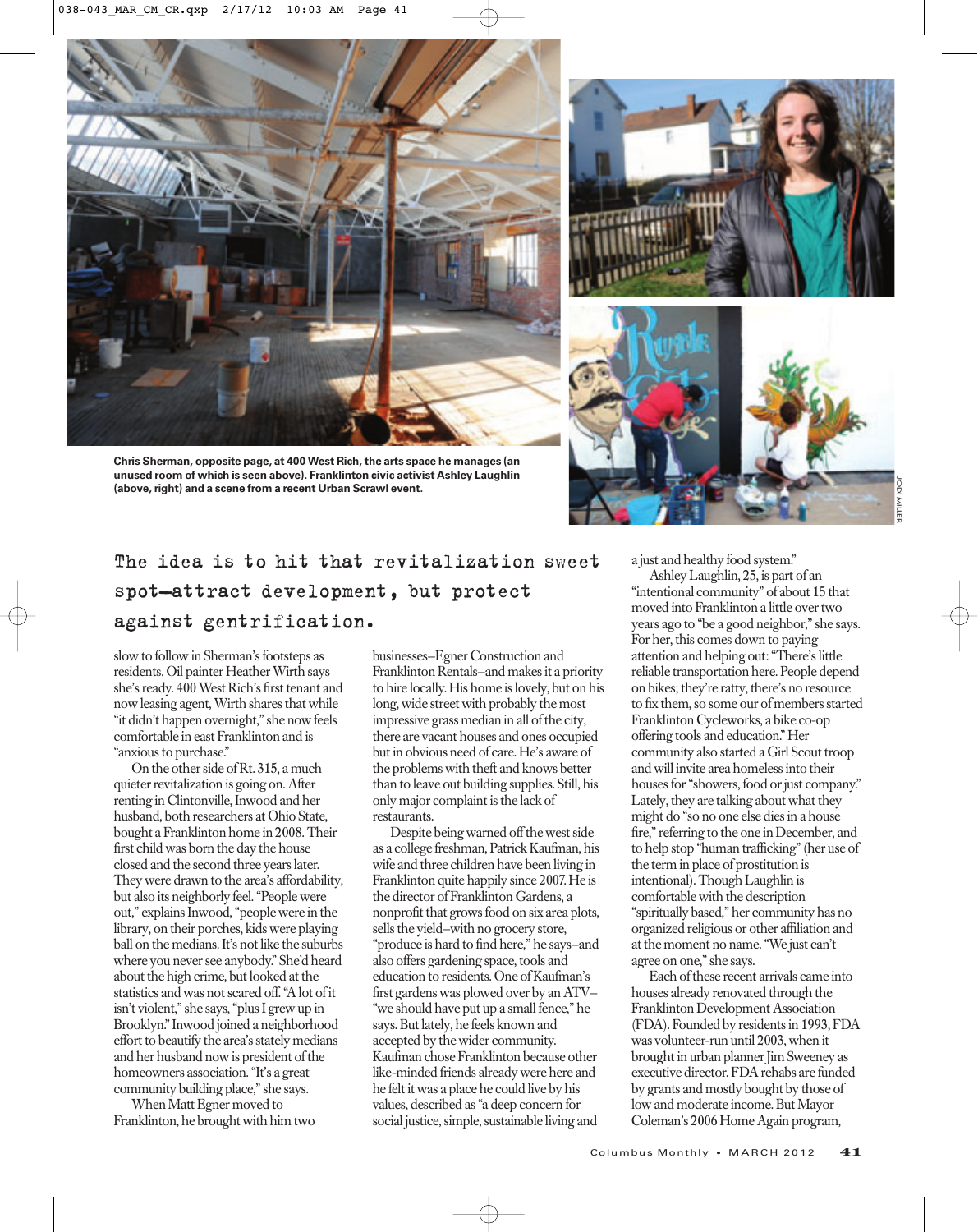



**Artsy types and families, like that of Shoshanah Inwood (above), are slowly returning to the long-forgotten Franklinton neighborhood. Urban planner Jim Sweeney, opposite page, of the Franklinton Development Association.**

which has no upper income limits on buyers, attracted young professionals such as Inwood, Egner and Kaufman.

Another one of FDA's tasks is to improve Franklinton's reputation, and nothing in its PR plan involves sugarcoating or even cheerleading. The idea simply is to bring people in "so they can see," says Sweeney, "that we are closer and not as scary as they think."

Sweeney and his staff of two work out of an office on West Broad Street, near Tommy's Diner and the Florentine. It's Franklinton's version of restaurant row, though nearby vacant businesses and unused lots are evidence of the area's long history of divestment. On the office wall, there's a framed map of Ohio with Franklinton on it, but no Columbus. While it's an important historical document, the more exciting maps are the three taped unceremoniously to a wall in the conference room. Block by neighborhood block, they chart the old and new, and what's ripe with potential. On the largest map, there's a swath of blue representing the Scioto River, which got the whole story going, then slowed the tale to a stop and may open a new chapter now that its temperament has been tamed.

Franklinton's story begins in 1797<br>when surveyor Lucas Sullivant<br>founded the new settlement on the<br>west bank of the Scioto. Like the Wyandots when surveyor Lucas Sullivant founded the new settlement on the before him, he was drawn to the rich soil of the river bottoms and the confluence.

Within one year, the Scioto washed away much of Franklinton. Sullivant rebuilt farther west, still less than a mile from the river's edge.

In 1913, Franklinton was devastated by a flood so big the Scioto permanently doubled in size. But the one in 1959, though not nearly as deadly, did lasting damage, says longtime resident and area commissioner Bruce Warner, only 21 when he fled the rising waters. Two days later, he returned for his dog, traveling by boat above submerged cars. Once the waters receded, he and his wife moved back, but the flood had clogged the gas lines. Fed up with being cold, he says he started to dig, opened the gas line, siphoned the water and closed it. One month later, the gasman came knocking. "It's fixed," was all Warner said.

While Warner, now 72, stayed, many did not. America had become more mobile. "In 1913, people didn't have the option to leave," he says, "but in 1959, people left."

While in Sullivant's day influence might have flowed from the west bank to the east, that course reversed long ago. The decision to run Rt. 315 through Franklinton a few decades ago took out almost all of Sandusky Street, and with it the community's central thoroughfare, as well as Sullivant's historical house. In 1983, strict new government restrictions on flood plains meant no new builds in Franklinton unless elevated by 17 feet and no rehabs beyond 50 percent of the home's value. Also, in the 1980s, a homeless facility, the Open Shelter, moved

into Franklinton. Already tucked into a corner a few blocks south was Riverside-Bradley, the CMHA public housing complex, where, says Sweeney, "The most distressed families were sent." Nearby was a notoriously active drug corner. Then, bridges began closing for repair, cutting off access to downtown when, coincidentally, downtown was beginning to return to life.

If these challenges, one after another, seemed to conspire against Franklinton, they also, one after another, recently fell away. The floodwall was finished in 2003 and the building restrictions lifted. The homeless shelter closed in 2004, and Riverside-Bradley, declared "functionally obsolete" and inconsistent with present policy, was reduced to rubble last summer. The drug corner is quiet. In fact, FDA just bought the nearest building and will move its office there in the spring. The last piece to fall into place will be the Rich Street Bridge, expected to be crossable again this spring, connecting, as Sweeney points out, the "highest rents to the lowest." But if the river bottoms are fertile again—this time to developer dollars—and this is really Franklinton's moment of reemergence, it is partly because one piece snapped into place long ago: Carol Stewart found a way to get over her shyness.

After moving to Franklinton in 1964, Stewart, a mother of five, joined the PTA and was asked to read the minutes. Stewart was terribly shy. But then she read in *Guideposts* to look just above the heads of the audience. The strategy worked, well